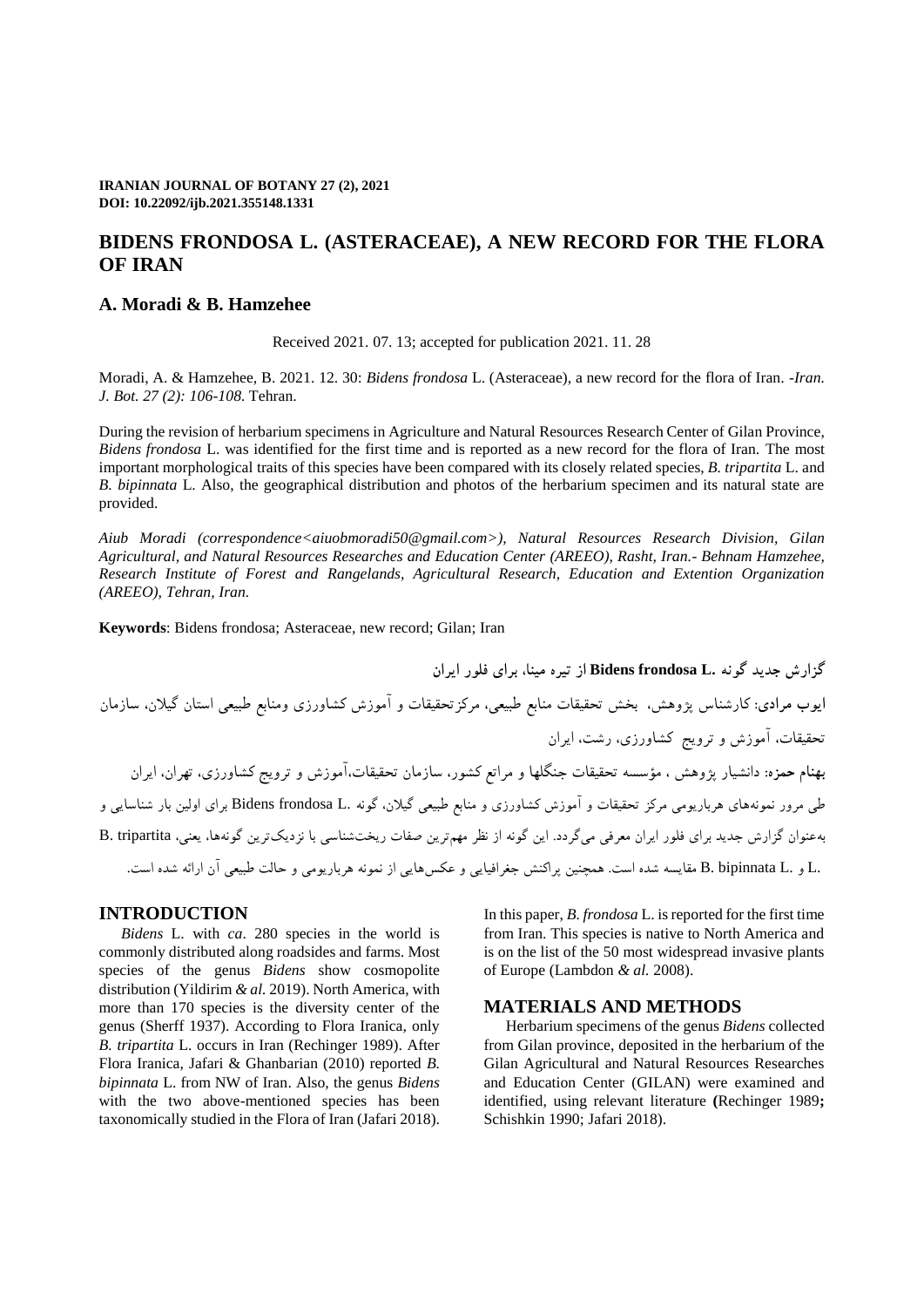### **RESULTS AND DISCUSSION New record**

*Bidens frondosa* L.**, (**fig. 1).

Annual herb, stem 0.5-1.5 (-2.0) m long, hairy or nearly glabrous, erect, with opposite branching. Leaves opposite, petiolate, pinnate, with 1 (-2) pairs of leaflets, sometimes two basal leaflets each have 2 other small secondary leaflets. Leaflets sharply serrate toothed, lanceolate or oblong-lanceolate. The terminal leaflet is longer than lateral, with a petiole up to 25 mm long. Capitula semi-globous, (10)12-15 mm in diameter, outer series of bracts spreading, 4-8 in number, green, oblong-linear, considerably longer than inner, broad oblong-ovate ones, and often exceeding capitulum. Florets tubular, orange. Achenes cuneate, 5-7 mm long, compressed, laterally throughout and along the margin with appressed hairs, with two bristles at apex, half as long as the achene.

**Examined specimens:** Iran: Gilan, near Parehsar from Rasht, Pilambara, 5m, Moradi (GILAN-761); Rezvanshahr, Shafaroud Mountains, Razeh, 1550m, Moradi & Amanzadeh (GILAN-1343); Parehsar, Gyssum park, 5m, Moradi (GILAN-5368); Rasht, Lakan, 20m, Moradi (GILAN-6310).

**Habitats:** Wet soils near roads, streams, and rivers on Caspian coasts and forest edges. Also, these habitats are home to other hygrophyte and halophyte species such as *Polygonum hydropiper* L.*, Paspalum distichum* L.*, Lythrum salicaria* L.*, Calystegia sepium (*L.) R. Br., *Eclipta prostata* L.*, Sambucus ebulus* L.*, Lycopus europaeus* L.*, Eupatorium cannabinum* L.*, Siegesbeckia orientalis* L., *Froriepia subpinnata* Baill., *Mentha aquatica* L., *Epilobium hirsotum* L., *Bidens tripartita* L.*, Alisma plantago-aquatica* L.*, Carex riparia* Curtis.

Diagnostic morphological traits of *B. frondosa*, with its closely related species, namely, *B. tripartita* and *B. bipinnata* are presented in table1.

Table 1. Diagnostic morphological traits of *B. frondosa*, *B. tripartita* and *B. bipinnata.*

| species<br>characters | B. frondosa                 | B. tripartita                 | B. bipinnata         |
|-----------------------|-----------------------------|-------------------------------|----------------------|
| Leaf                  | Pinnate                     | Pinnate                       | Bi-pinnate           |
| Leaflets              | 3-5 in number, petiolate    | 3 in number, sessile          | Multiple-pinnatisect |
| Achenes               | With small appressed hairs, | With teethes curved           | With teethes curved  |
|                       | bristles 2                  | down bristles $(2-)$ 3 $(-4)$ | down bristles 2-4    |



Fig.1: *Bidens frondosa* in natural habitat (left) and dried herbarium specimen (right) (Photos: Aiuob Moradi).